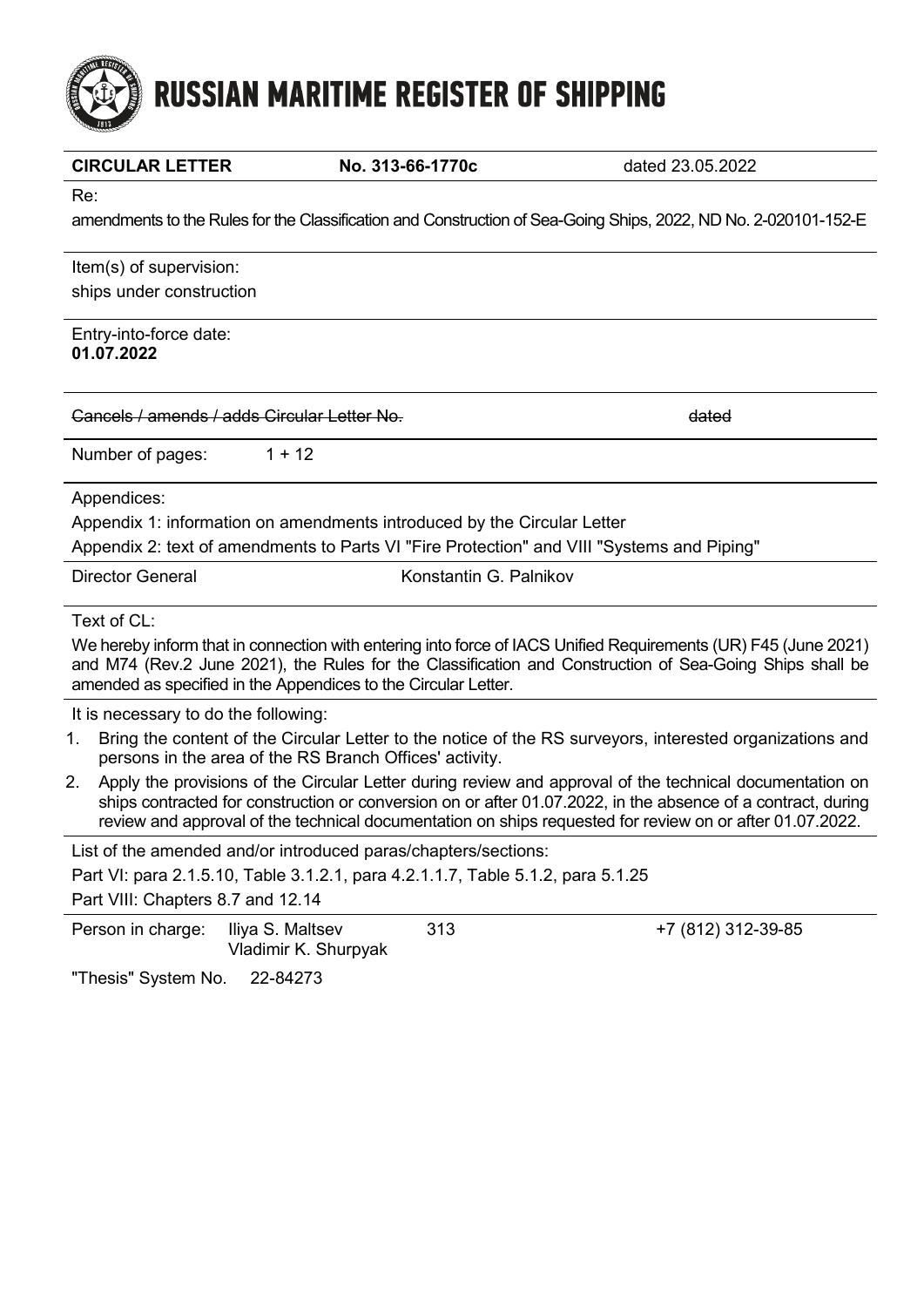| Information on amendments introduced by the Circular Letter   |  |
|---------------------------------------------------------------|--|
| (for inclusion in the Revision History to the RS Publication) |  |

| Nos.           | Amended                     | Information on amendments                                                                                                                                                                                                                                                                                                                                                                                                                                                                                                                                         | Number and                             | Entry-into- |
|----------------|-----------------------------|-------------------------------------------------------------------------------------------------------------------------------------------------------------------------------------------------------------------------------------------------------------------------------------------------------------------------------------------------------------------------------------------------------------------------------------------------------------------------------------------------------------------------------------------------------------------|----------------------------------------|-------------|
|                | paras/chapters/             |                                                                                                                                                                                                                                                                                                                                                                                                                                                                                                                                                                   | date of the                            | force date  |
| $\mathbf{1}$   | sections<br>Part VI,        | New para has been introduced                                                                                                                                                                                                                                                                                                                                                                                                                                                                                                                                      | <b>Circular Letter</b><br>313-66-1770c | 01.07.2022  |
|                | para 2.1.5.10               | containing requirements for<br><b>Ballast Water Management</b><br>Rooms (BWMR)                                                                                                                                                                                                                                                                                                                                                                                                                                                                                    | of 23.05.2022                          |             |
| $\overline{2}$ | Part VI,<br>Table 3.1.2.1   | Item 10 has been supplemented<br>with the requirements for BWMR<br>containing equipment related to<br>ozone-based BWMS.<br>Table has been supplemented<br>with Footnote 23                                                                                                                                                                                                                                                                                                                                                                                        | 313-66-1770c<br>of 23.05.2022          | 01.07.2022  |
| $\overline{3}$ | Part VI,<br>para 4.2.1.1.7  | New para has been introduced<br>containing requirements for fire<br>detection and fire alarm system of<br><b>BWMR</b>                                                                                                                                                                                                                                                                                                                                                                                                                                             | 313-66-1770c<br>of 23.05.2022          | 01.07.2022  |
| 4              | Part VI, Table 5.1.2        | New item 4.19 has been<br>introduced containing requirement<br>for necessity of fire extinguishers<br>in BWMR.<br>New item 15.5 has been<br>introduced containing requirement<br>for necessity of ozone detector<br>on ships fitted with<br>ozone-based BWMS.<br>New item 18.2.4 has been<br>introduced containing requirement<br>for necessity of EEBD in BWMR.<br>New item 20 has been introduced<br>containing requirement for<br>necessity of protection equipment<br>for crew members who are<br>engaged in the servicing,<br>maintenance and repair of BWMS | 313-66-1770c<br>of 23.05.2022          | 01.07.2022  |
| 5              | Part VI, para 5.1.25        | New para has been introduced<br>containing requirements for<br>protection equipment for crew<br>members who are engaged in the<br>servicing, maintenance and repair<br>of BWMS                                                                                                                                                                                                                                                                                                                                                                                    | 313-66-1770c<br>of 23.05.2022          | 01.07.2022  |
| 6              | Part VIII,<br>Chapter 8.7   | Chapter has been supplemented<br>with BWMS categorization.<br>IACS UR M74 (Rev.2 June 2021)<br>has been specified                                                                                                                                                                                                                                                                                                                                                                                                                                                 | 313-66-1770c<br>of 23.05.2022          | 01.07.2022  |
| $\overline{7}$ | Part VIII,<br>Chapter 12.14 | New Chapter has been<br>introduced containing<br>requirements for the BWMR<br>ventilation                                                                                                                                                                                                                                                                                                                                                                                                                                                                         | 313-66-1770c<br>of 23.05.2022          | 01.07.2022  |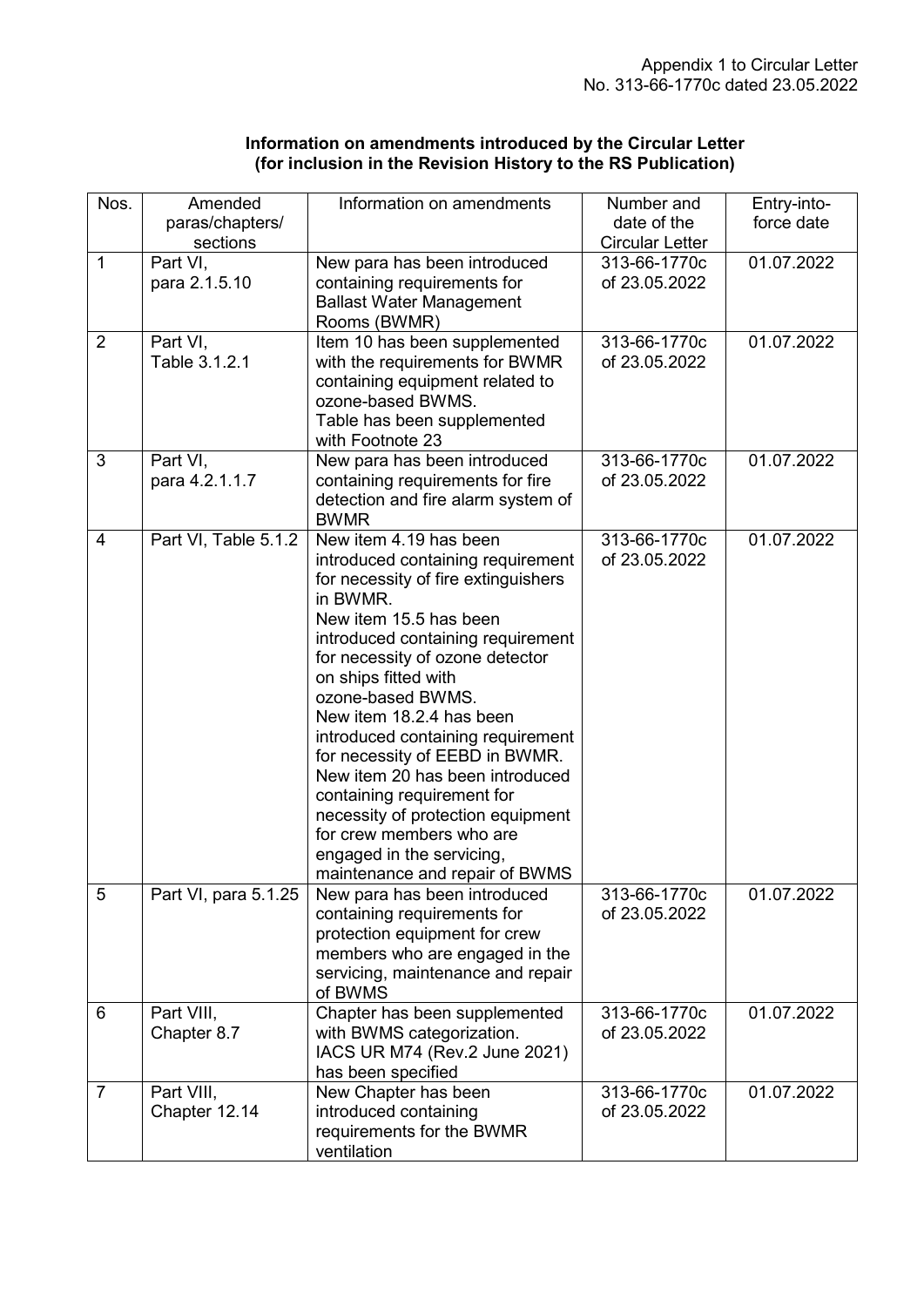## **RULES FOR THE CLASSIFICATION AND CONSTRUCTION OF SEA-GOING SHIPS, 2022,**

## **ND No. 2-020101-152-E**

## **PART VI. FIRE PROTECTION**

## **2 STRUCTURAL FIRE PROTECTION**

## 1 **New para 2.1.5.10** is introduced reading as follows:

**"2.1.5.10** Ballast Water Management Rooms (BWMR) shall meet the following requirements:

**.1** BWMR as specified in 8.7.2, Part VIII "Systems and Piping" shall be treated as follows for the purpose of applying the requirements of fire protection:

**.1.1** machinery spaces of category A when BWMR contain oil-fired inert gas generators (i.e. BWMS categories 3*b* and 3*c* as according to Table 8.7.2, Part VIII "Systems and Piping");

**.1.2** other machinery spaces of category (*7*) in compliance with 2.2.1.5.1, 2.3.3, 2.4.2, 2.5.3, of category *(10)* or *(11)* in compliance with 2.2.1.3 depending on the ship type when BMWR are fitted with other systems that are not given in 2.1.5.10.1.1;

**.1.3** machinery spaces in compliance with 2.1.5.10.1.1 и 2.1.5.10.1.2 and storerooms in compliance with 2.1.5.10.2 in case where the storage of liquid or solid chemicals for BWMS is foreseen in BWMR;

**.1.4** category *(8)* spaces in compliance with 2.4.2 in case when BWMR are located in the cargo area of a tanker in compliance with IACS UR M74 (Rev.2 June 2021) available on the IACS website www.iacs.org.uk;

**.2** spaces where the storage of liquid or solid chemicals for BWMS is intended shall be categorized as:

**.2.1** storerooms of category (*5*) in compliance with 2.2.1.5, 2.3.3 and 2.5.3 (service spaces (low risk)) having areas less than  $4 \text{ m}^2$  and not having provisions for the storage of flammable liquids:

**.2.2** storerooms of category *(9)* in compliance with 2.2.1.5, 2.3.3 and 2.5.3 (service spaces (high risk));

**.2.3** storerooms of category *(13)* in compliance with 2.2.1.3;

**.2.4** other spaces of category *(14)* in compliance with 2.2.1.3 in which flammable liquids are stowed;

**.2.5** pump rooms of category *(8)* in compliance with 2.4.2;

**.3** the ship's shell plating shall not form any boundary of the integral tanks storing chemical substances. Tanks containing chemicals shall be segregated from control stations, accommodation and service spaces, machinery spaces not related to the BWMS and from drinking water and stores for human consumption by means of a cofferdam, void space, cargo pump-room, empty tank, oil fuel storage tank, BWMR or other similar space. On-deck stowage of permanently attached deck tanks or installation of independent tanks in otherwise empty hold spaces shall be considered as satisfying the above requirements;

**.4** for BWMS storing, introducing or generating chemicals, the BWMR and chemical substance storage rooms shall not be located in the accommodation area. Any ducts of the exhaust ventilation or other openings from these rooms shall be located not less than 3 m from entrances, air inlets and openings to accommodation spaces. This requirement is not applied in case the BWMR is located in the machinery space of category A.

The requirements of 2.1.5.10.3 and 2.1.5.10.4 may be reduced if the chemicals are neither toxic nor flammable. Herewith, the risk assessment of the used substances shall be carried out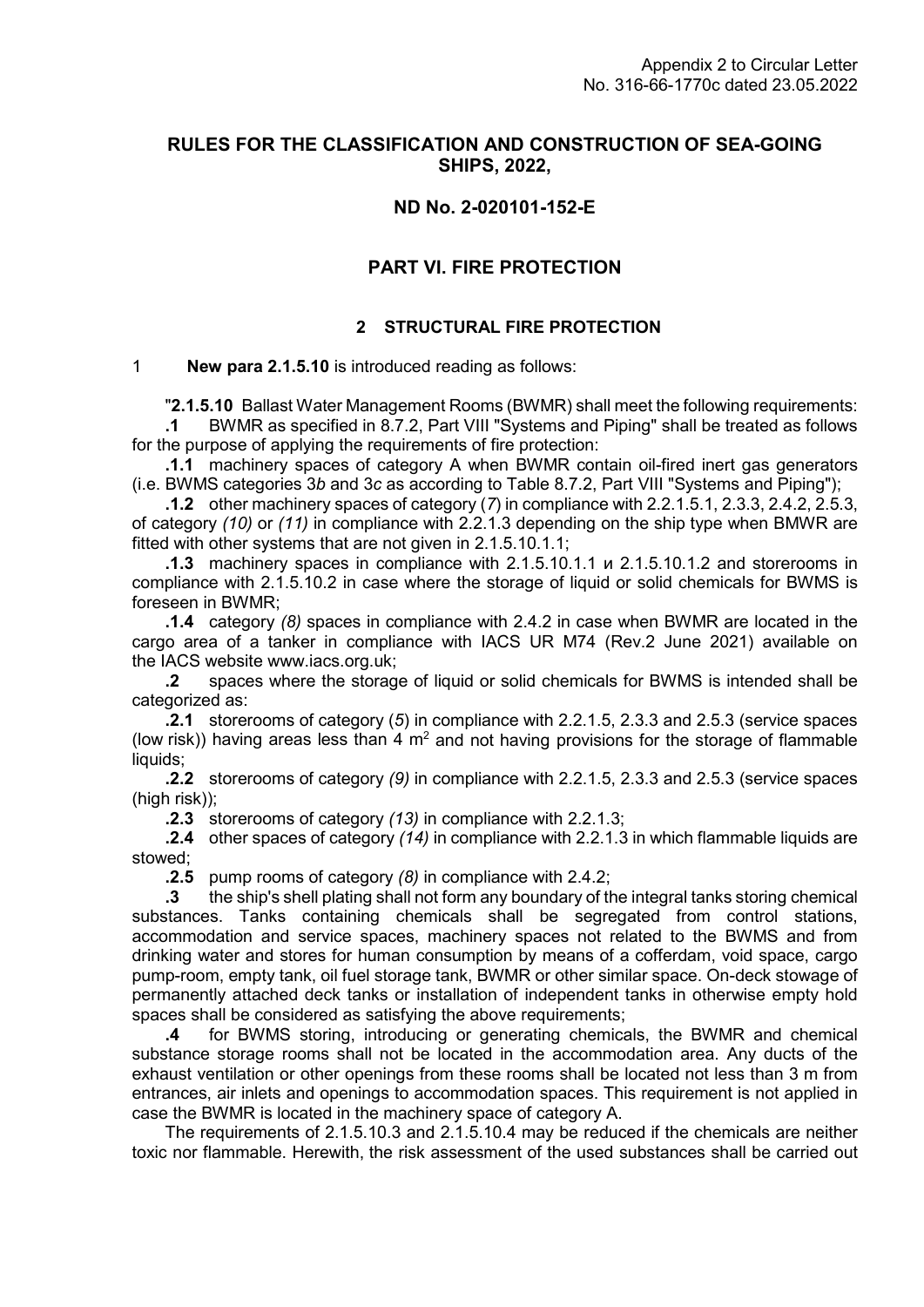based on data from the IMO reports issued during the basic and final approval procedures of the BWMS that make use of active substances (Procedure for Approval of Ballast Water Management Systems that Make Use of Active Substances (G9) adopted by IMO resolution MEPC.169(57)), and "safety hazard" as listed in Chapter 17 of the International Code for the Construction and Equipment of Ships Carrying Dangerous Chemicals in Bulk (IBC Code) for the used substances;

**5** ozone-based BWMS, i.e. categories 7a and 7b given in Table 8.7.2, Part VIII "Systems" and Piping" shall be located in dedicated compartment, separated from any other space by gastight boundaries. Access to the BWMR from any other enclosed space shall be through airlock only that meets the requirements of 8.7.1.4, Part VIII "Systems and Piping".

Access to the specified BWMR may be provided through the machinery spaces of category A only when:

**.5.1** access is provided through airlock only; or

**.5.2** an alarm repeater is provided in the BWMR, which repeats any alarm activated in the machinery space of category A;

**.6** a sign shall be affixed on the door of BWMR providing personnel with a warning that ozone may be present and with the necessary instructions to be followed before entering the room;

**.7** BWMR containing equipment for BWMS of the following types shall be equipped with tested gastight and self-closing doors:

**.7.1** BWMS storing, introducing or generating chemical substances;

**.7.2** de-oxygenation based on inert gas generator;

**.7.3** electrolysis;

**.7.4** ozone injection.

Doors leading to the open deck need not to be self-closing.

The requirements may be reduced if BWMS does not generate hazardous gases specified in Table 8.7.2, Part VIII "Systems and Piping" and 2.3 of IACS UR M74 (Rev.2 June 2021) available on the IACS website [www.iacs.org.uk;](http://www.iacs.org.uk/)

**.8** BWMR containing equipment related to ozone-based BWMS shall be provided with a fire extinguishing system suitable for machinery spaces of category A according to Table 3.1.2.1 and capable of manual release;

**.9** where a fixed fire extinguishing system is provided in the BWMR, it shall be compatible with the BWMS and the chemical products that are used, produced or stored in the BWMR. Specific attention shall be paid to potential chemical reactions between the fire extinguishing medium and chemical products used for water treatment. Especially, water-based fire extinguishing systems shall be avoided in case of sulfuric acid storage.

In case a foam fire extinguishing system is installed in the BWMR, its efficiency shall not be impaired by chemicals used by the BWMS;

**.10** automatic shutdown of the BWMS upon release of the fixed fire extinguishing system shall be arranged considering the need for cooldown necessary for safe shutdown of the equipment;

**.11** where BWMS that includes air or  $O<sub>2</sub>$  storage is located in a room covered by a fixed gas fire extinguishing system, air or  $O<sub>2</sub>$  storage shall be taken into account for the gas capacity calculation, unless the discharge pipe from safety valves for air or  $O<sub>2</sub>$  storage are led directly to outside the room;

**.12** there shall be at least one portable fire extinguisher that complies with the requirements of 5.1.9 and suitable for electrical fires in the BWMR containing UV-type BWMS."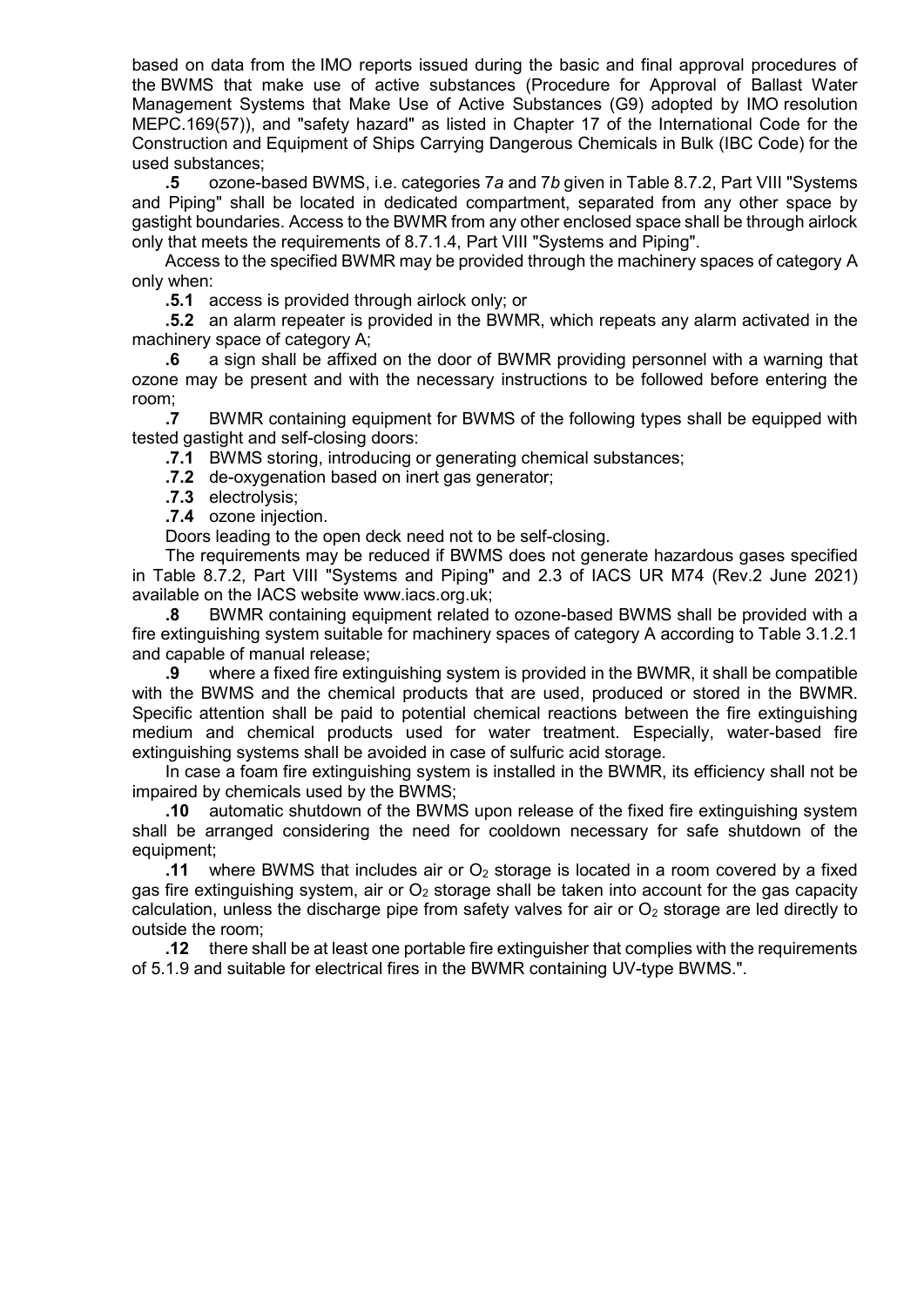## **3 FIRE-FIGHTING EQUIPMENT AND SYSTEMS**

# 2 **Table 3.1.2.1**. **Item 10** is replaced by the following text:

| Nos. | Description of spaces                                                                                                                                                                                                                                                                                                                                                                                                     |           | Fixed fire extinguishing systems |                 |           |                            |                                 |               |         |  |
|------|---------------------------------------------------------------------------------------------------------------------------------------------------------------------------------------------------------------------------------------------------------------------------------------------------------------------------------------------------------------------------------------------------------------------------|-----------|----------------------------------|-----------------|-----------|----------------------------|---------------------------------|---------------|---------|--|
|      |                                                                                                                                                                                                                                                                                                                                                                                                                           | Sprinkler | Pressure<br>water<br>spraying    | Water<br>screen | Drenching | Foam fire<br>extinguishing | Carbon<br>dioxide<br>smothering | Dry<br>powder | Aerosol |  |
| 10   | Machinery spaces of<br>category $A^{2,14}$ , hangers and spaces<br>where refueling and hanger facilities<br>are located; spaces containing<br>equipment for the fuel preparation<br>specified in 9.7.2.5 of Part XVII<br>"Distinguishing Marks and Descriptive<br>Notations in the Class Notation<br>Specifying Structural and Operational<br>Particulars of Ships";<br>BWMR containing ozone-based<br>BWMS <sup>23</sup> |           |                                  |                 |           | $+7$                       |                                 |               |         |  |
|      |                                                                                                                                                                                                                                                                                                                                                                                                                           |           |                                  |                 |           |                            |                                 |               |         |  |

Table is, accordingly, supplemented with **Footnote 23** reading as follows:

 $"^{23}$  Refer to 2.1.5.10.8.".

 $\mathbf u$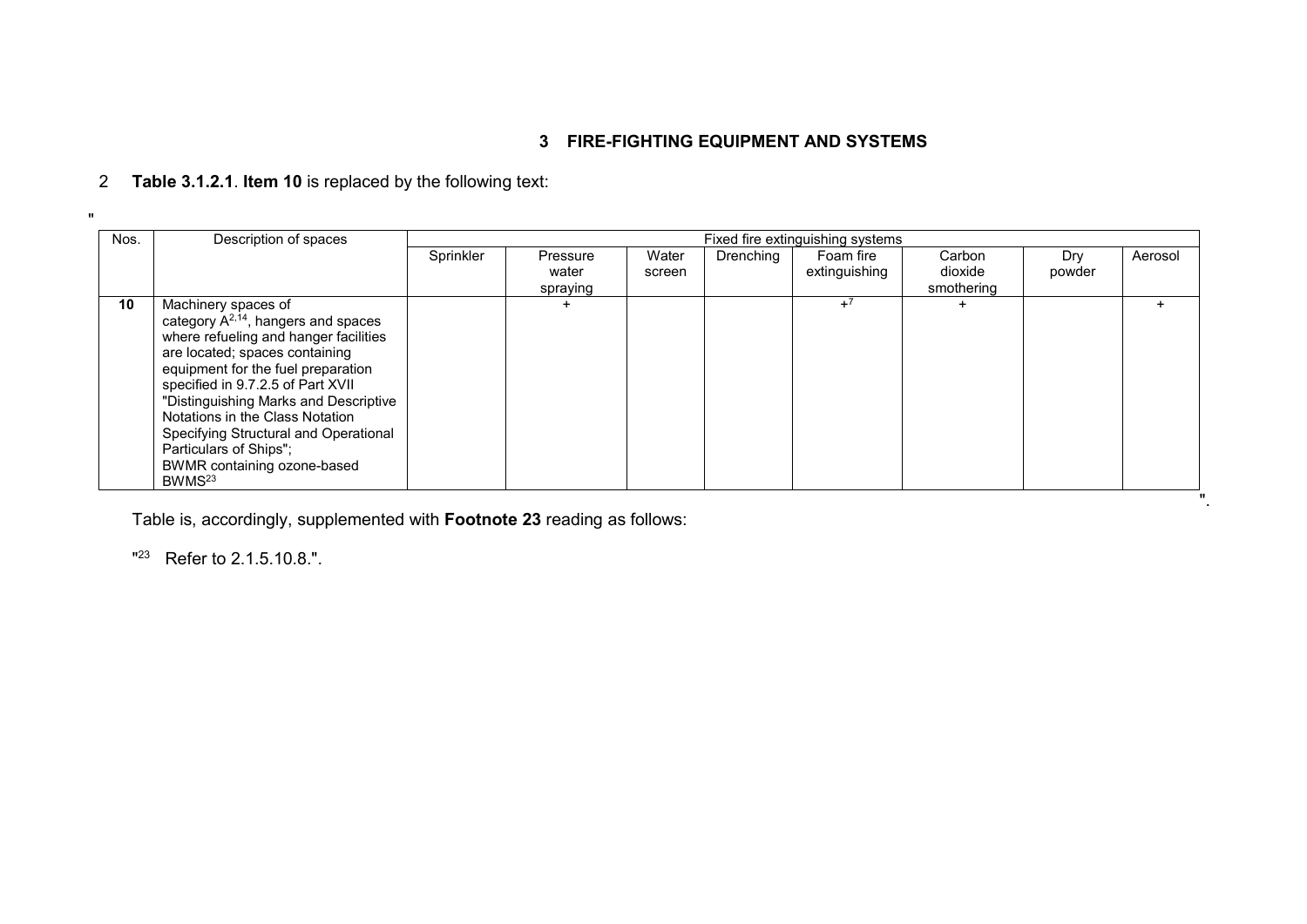## **4 FIRE DETECTION AND ALARM SYSTEMS**

## 3 **New para 4.2.1.1.7** is introduced reading as follows:

ʺ**.7** BWMR containing inert gas generators or ozone generators. BWMR containing equipment related to ozone-based BWMS shall be maintained by separate sections of fire detectors that do not cover control stations, service and accommodation spaces.".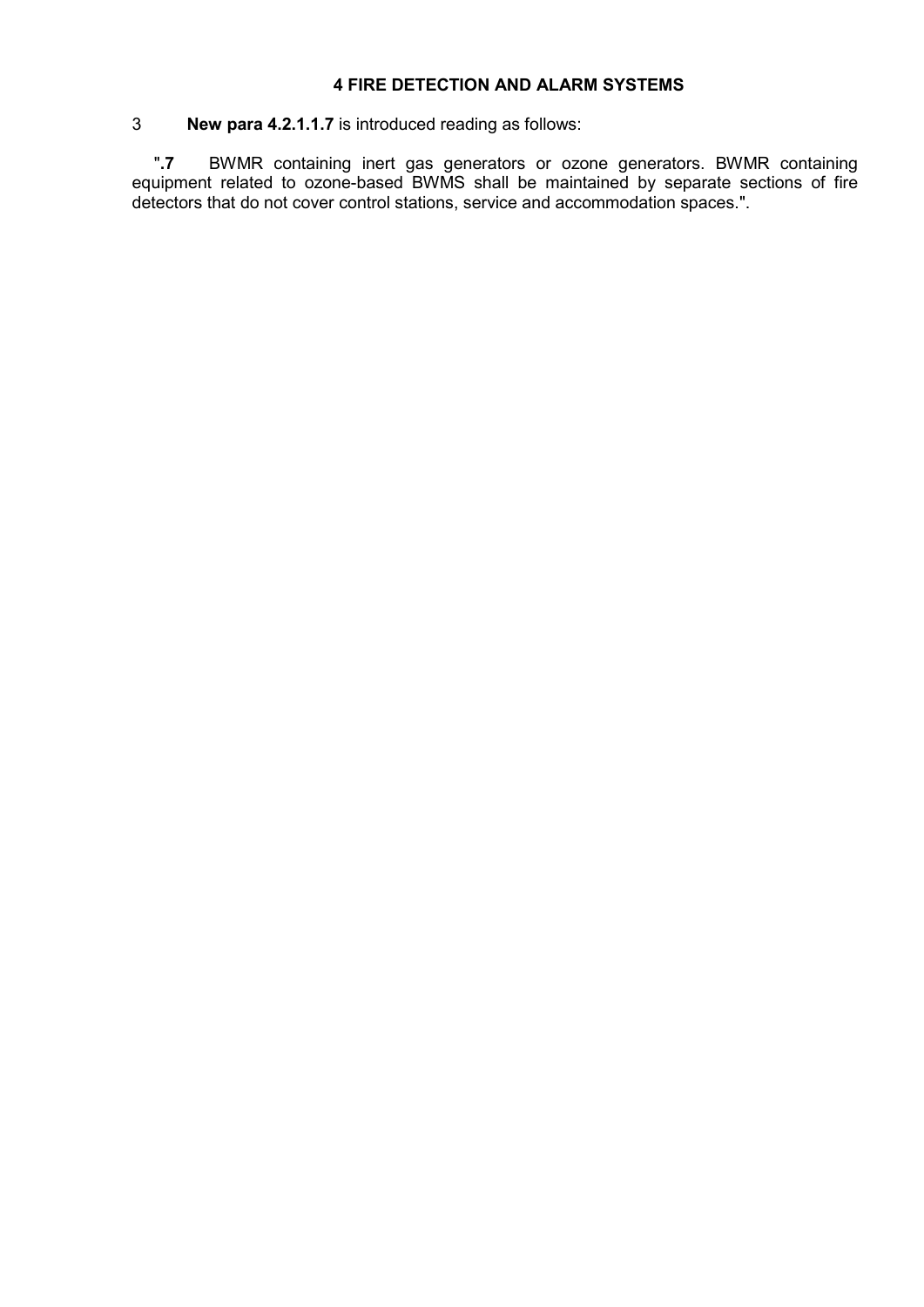# **5 FIRE-FIGHTING OUTFIT, SPARE PARTS AND TOOLS**

## 4 **Table 5.1.2**. **New item 4.19** is introduced reading as follows:

| Nos. | Description of items of outfit                                                                                                                                                                                                                                                                                                                                        | Number of items of outfit to be available in each ship                                                                                                         |
|------|-----------------------------------------------------------------------------------------------------------------------------------------------------------------------------------------------------------------------------------------------------------------------------------------------------------------------------------------------------------------------|----------------------------------------------------------------------------------------------------------------------------------------------------------------|
|      |                                                                                                                                                                                                                                                                                                                                                                       |                                                                                                                                                                |
|      | Portable foam fire extinguishers, dry powder fire extinguishers<br>and carbon dioxide fire extinguishers (refer to 5.1.9).<br>The use of dry powder fire extinguishers is permitted in all<br>spaces instead of foam and carbon dioxide fire extinguishers<br>except for the spaces where the energized electrical and radio<br>equipment is installed of over 1000 V | 19 1 fire extinguisher for each BWMR. In BWMR containing UV-type BWMS, fire extinguisher shall<br>be suitable for electrical fires (also refer to 2.1.5.10.12) |
|      |                                                                                                                                                                                                                                                                                                                                                                       |                                                                                                                                                                |

**Item 15** is replaced by the following text:

 $\bf u$ 

 $\bf u$ 

| Nos. | Description of items of outfit                      | Number of items of outfit to be available in each ship                                                                                                                                                               |  |  |  |  |  |  |
|------|-----------------------------------------------------|----------------------------------------------------------------------------------------------------------------------------------------------------------------------------------------------------------------------|--|--|--|--|--|--|
|      |                                                     |                                                                                                                                                                                                                      |  |  |  |  |  |  |
| 15   | Gas analyzers (refer to 5.1.22):                    |                                                                                                                                                                                                                      |  |  |  |  |  |  |
|      | for vapours of flammable liquids and exhaust gases; | In ships carrying motor vehicles with fuel oil (other than diesel oil) in their tanks and in ships with<br>spaces specified in 1.5.4.3, 1.5.4.4.1 and 1.5.9 - 1                                                      |  |  |  |  |  |  |
|      | for vapours of flammable liquids;                   | In oil tankers and combination carriers $-2$ (refer to 5.1.22)<br>In oil tankers fitted with inert gas system $-2$ portable gas analyzers capable to operate in the inert<br>gas atmosphere in addition to the above |  |  |  |  |  |  |
|      | for oxygen content;                                 | In oil tankers and combination carriers $-2$ (refer to 5.1.22)                                                                                                                                                       |  |  |  |  |  |  |
|      | for oxygen content and gas detection                | In ships carrying solid bulk cargoes which are liable to emit toxic or flammable gases or cause<br>oxygen depletion in the cargo space - 1                                                                           |  |  |  |  |  |  |
|      | for ozone                                           | In ships fitted with ozone-based BWMS $-$ 1 (refer to 5.1.25.5)                                                                                                                                                      |  |  |  |  |  |  |
|      |                                                     |                                                                                                                                                                                                                      |  |  |  |  |  |  |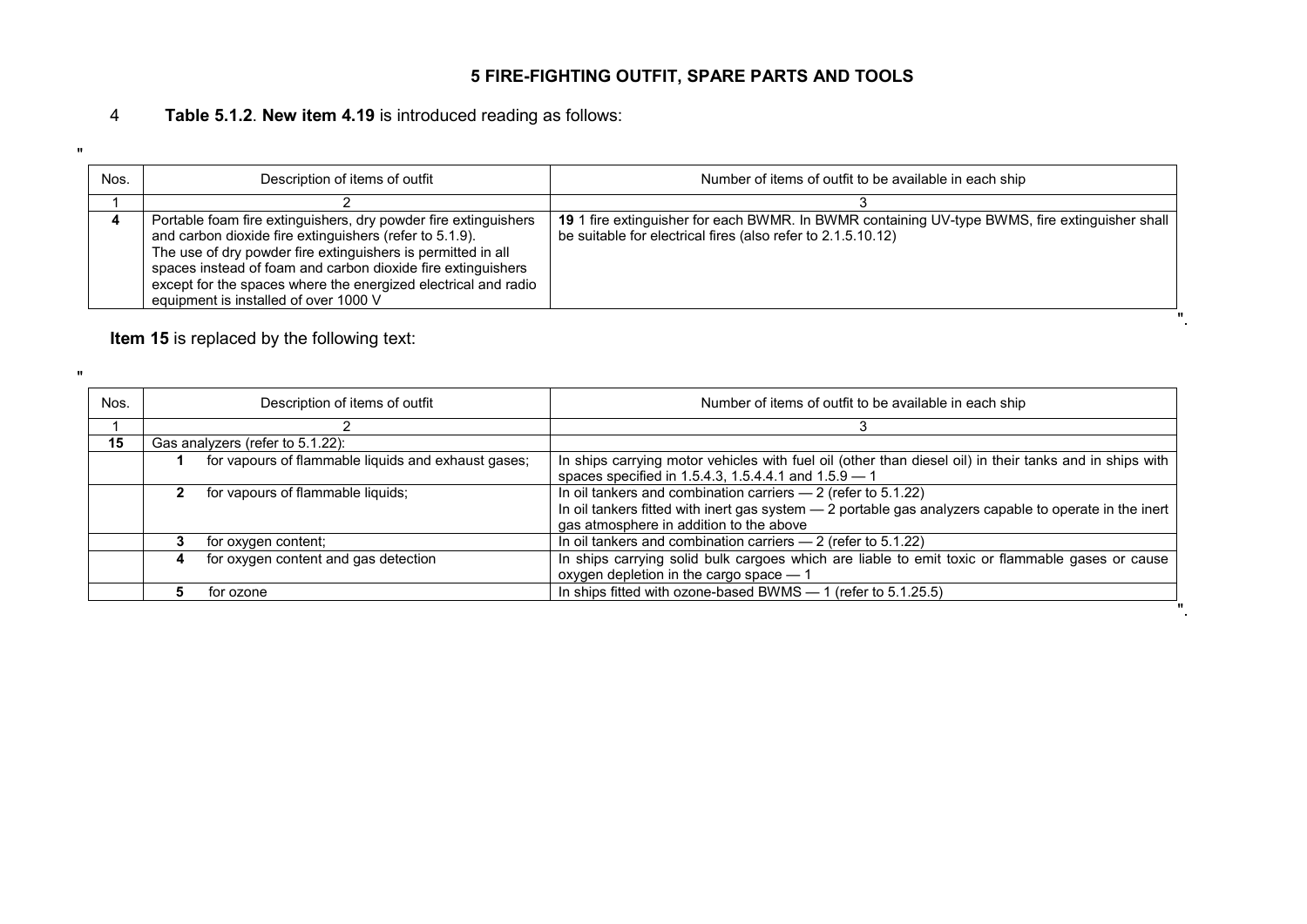| Nos. | Description of items of outfit                              | Number of items of outfit to be available in each ship                                                                            |
|------|-------------------------------------------------------------|-----------------------------------------------------------------------------------------------------------------------------------|
|      |                                                             |                                                                                                                                   |
| 18   | Emergency Escape Breathing Devices (EEBD) (refer to 5.1.23) | 2.4 in BWMR, except for BWMS of category 1 according to Table 8.7.2, Part VIII "Systems and<br>Piping", 1 pc. (refer to 5.1.25.6) |
|      |                                                             |                                                                                                                                   |

# **New item 20** is introduced reading as follows:

 $\mathbf u$ 

 $\mathbf{u}$ 

| Nos. | Description of items of outfit                                                                                                               | Number of items of outfit to be available in each ship                                                          |  |  |  |  |  |  |  |  |
|------|----------------------------------------------------------------------------------------------------------------------------------------------|-----------------------------------------------------------------------------------------------------------------|--|--|--|--|--|--|--|--|
|      |                                                                                                                                              |                                                                                                                 |  |  |  |  |  |  |  |  |
| 20   | Set of protection equipment for the crew members who are<br>engaged in the servicing, maintenance and repair of BWMS<br>(refer to $5.1.25$ ) | In ships fitted with BWMS storing, introducing or generating chemicals, at least 3 sets<br>(refer to $5.1.25$ ) |  |  |  |  |  |  |  |  |
|      |                                                                                                                                              |                                                                                                                 |  |  |  |  |  |  |  |  |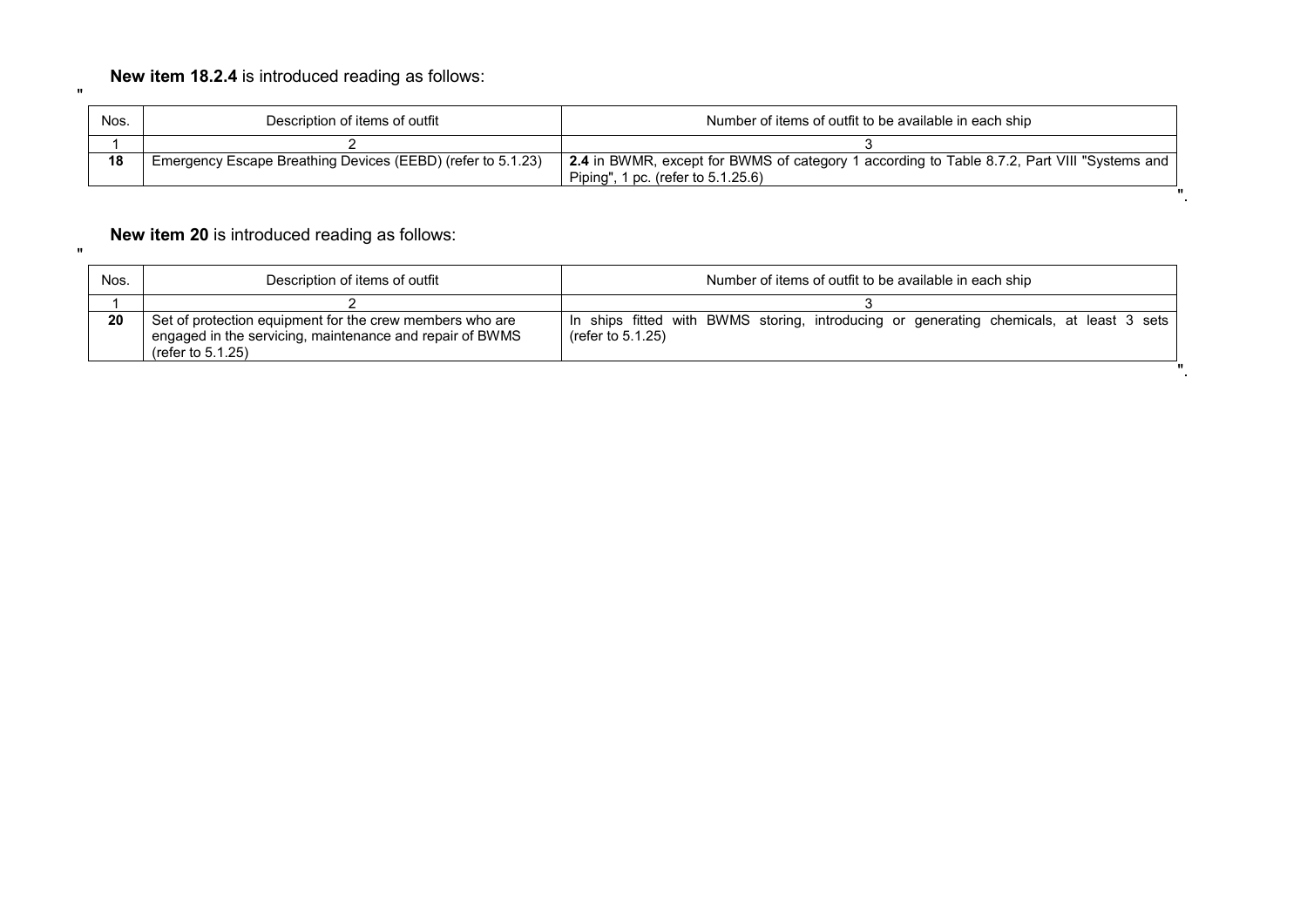## 5 **New para 5.1.25** is introduced reading as follows:

ʺ**5.1.25** Sets of protection equipment for the crew members who are engaged in the servicing, maintenance and repair of BWMS storing, introducing or generating chemicals, as recommended by the product manufacturers shall meet the following requirements:

**.1** set of protection equipment shall consist of large aprons, special gloves with long sleeves, suitable footwear, coveralls of chemical-resistant materials, and tight fitting goggles or face shields or both. The protective clothing and equipment shall cover all skin. This chemical-resistant equipment shall not be used for any other purposes;

**.2** work clothes and protective equipment shall be kept in easily accessible places and in special lockers. Such equipment shall not be kept within accommodation spaces, with the exception of new, unused equipment and equipment which has not been used since undergoing a thorough cleaning process. Notwithstanding the above, storage rooms for such equipment may be located within accommodation spaces if adequately segregated from living spaces such as cabins, passageways, dining rooms, bathrooms, etc. by divisions of fire integrity specified in accordance with Tables 2.2.1.3-1, 2.2.1.3-2, 2.2.1.5-1, 2.2.1.5-2, 2.3.3-1, 2.3.3-2, 2.4.2-1, 2.4.2-2, 2.5.3-1, 2.5.3-2, 2.6.3-1, 2.6.3-2 depending on the ship purpose;

**.3** decontamination showers and an eyewash marked with emergency equipment signs (EES) (EES003 and EES004 accordingly) in accordance with IMO resolution A.1116(30) shall be available in a convenient location in close proximately to the BWMS and the chemical store rooms;

**.4** for the crew members engaged in the servicing, maintenance and repair of BWMS, a two-way portable radiotelephone apparatus shall be provided, in addition to those required by 5.1.15.3. This two-way radiotelephone apparatus shall be properly identified in order to avoid mix-up with the apparatus intended for other purposes.

Where the BWMS may release explosive gases, this two-way radiotelephone apparatus shall be of an explosion-proof type or intrinsically safe suitable for use in zone 1 hazardous areas as defined in IEC 60079.

This two-way radiotelephone apparatus is not required for maintenance of BWMS of category 1 according to Table 8.7.2, Part VIII "Systems and Piping";

**5** a personal ozone detector, calibrated as per the manufacturer's specifications, shall be provided for each person engaged in the servicing, maintenance and repair of BWMS utilizing ozone;

**.6** BWMR shall be provided with Emergency Escape Breathing Devices (EEBD) complying with the requirements of 5.1.23. EEBD is not required for BWMR of category 1 according to Table 8.7.2, Part VIII "Systems and Piping".

Requirements of 5.1.25.1, 5.1.25.2, 5.1.25.3 may be reduced if the BWMS does not use or generate any toxic chemical substances. Herewith the risk assessment of the used substances shall be carried out based on data from the IMO reports issued during the basic and final approval procedures of the BWMS that make use of active substances (G9 Guidelines adopted by IMO resolution MEPC.169(57)), and "safety hazard" as listed in Chapter 17 of the IBC Code for the used substances.".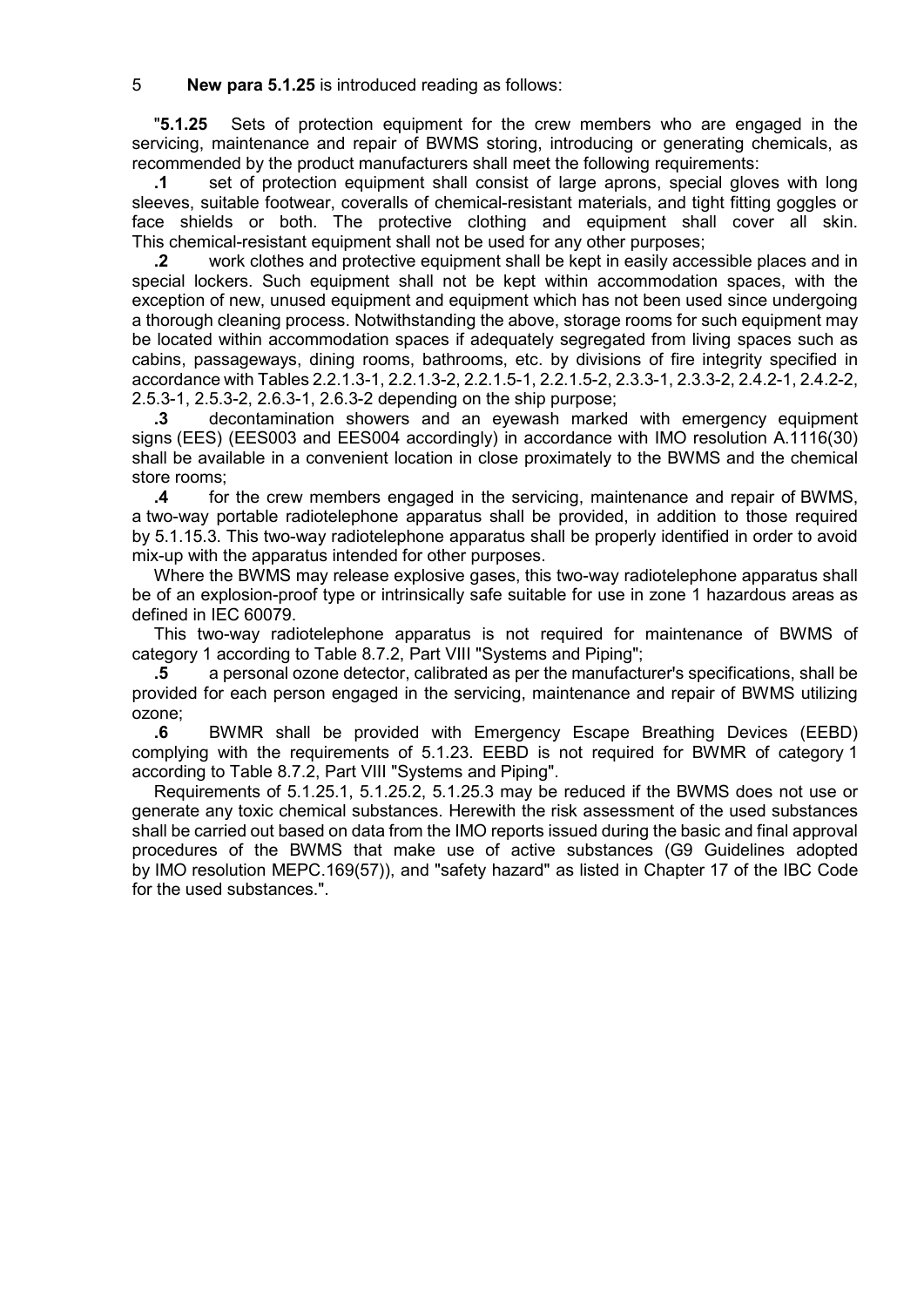## **PART VIII. SYSTEMS AND PIPING**

## **8 BALLAST, HEEL AND TRIM SYSTEMS**

### 6 **Chapter 8.7** is replaced by the following text:

## ʺ**8.7 BALLAST WATER TREATMENT SYSTEMS**

**8.7.1** The ballast system of all ships carrying ballast water shall meet the requirements of the International Convention for the Control and Management of Ships' Ballast Water and Sediments (BWM Convention), 2004. The provisions of this Convention do not apply to ships that are not designed or constructed to carry ballast water. For the purpose of this Chapter, the following definitions have been introduced:

**.1** Ballast Water Management System ( BWMS ) means any system which processes ballast water such that it meets or exceeds the Ballast Water Performance Standard in Regulation D-2 of the BWM Convention. The BWMS includes ballast water equipment, all associated piping arrangements as specified by the manufacturer, control and monitoring equipment and sampling facilities. Categorization of BWMS technologies is given in Table 8.7.2;

**.2** Ballast Water Management Room (BWMR) is any space containing equipment belonging to the BWMS. A space containing remote controls for the BWMS only or a space dedicated to the storage of liquid or solid chemicals for BWMS shall not be considered as a BWMR. Structural fire protection of BWMR shall meet the requirements of 2.1.5.10, Part VI "Fire Protection";<br>**3** dange:

**.3** dangerous gas generated by the BWMS means any gas which may develop an atmosphere being hazardous to the crew and/or the ship due to flammability, explosivity, toxicity, asphyxiation, corrosivity or reactivity and for which due consideration of the hazards is required, e.g. hydrogen  $(H_2)$ , hydrocarbon gas, oxygen  $(O_2)$ , carbon dioxide  $(CO_2)$ , carbon monoxide (CO), ozone (O<sub>3</sub>), chlorine (Cl<sub>2</sub>) and chlorine dioxide (ClO<sub>2</sub>), etc.;

**.4** airlock means a space enclosed by gastight steel bulkheads with two gastight doors spaced not more than 2,5 m apart. The doors shall be self-closing without any holding back arrangements. Air locks shall have mechanical ventilation and shall not be used for other purposes. An audible and visual alarm system to give a warning on both sides of the air lock shall be provided to indicate if more than one door is moved from the closed position. The air lock space shall be monitored for dangerous gas that may be generated by the BWMS.

**8.7.2** If a ship carrying ballast water has a BWMS that complies with the requirements of Regulation D-2 of the BWM Convention and tested in accordance with the Code for Approval of Ballast Water Management Systems (BWMS Code) (refer to IMO resolution MEPC.300(72)), then such a ship may be assigned the distinguishing mark **BWM(T)**.

Categorization of BWMS technologies and required stages of sea water treatment when ballasting and deballasting for each BWMS category are given in Table 8.7.2.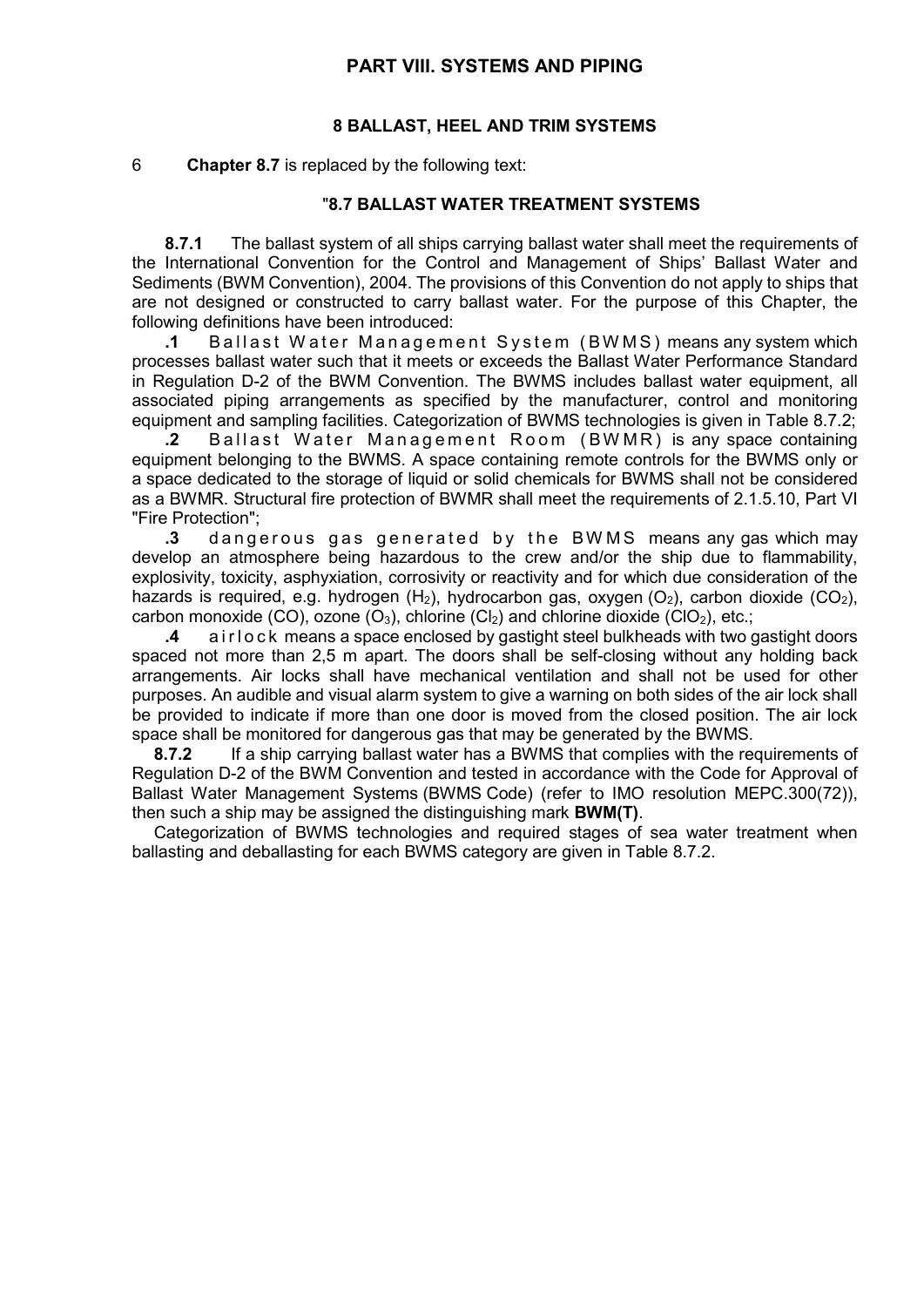Table 872

**Categorization of BWMS technologies**

|                                                               |                                                                                                                                                                                                                                                                                                                                                                                                                                                                                                                                                 | Calegorization                                                                                |                                    |                                                                                                     |                                                                          | <b>OI DIVINIS LECTIFIOIOGIES</b>                                            |                                   |                                      |                                     |                                                                                                                |                                                                                                             |                                                                         |
|---------------------------------------------------------------|-------------------------------------------------------------------------------------------------------------------------------------------------------------------------------------------------------------------------------------------------------------------------------------------------------------------------------------------------------------------------------------------------------------------------------------------------------------------------------------------------------------------------------------------------|-----------------------------------------------------------------------------------------------|------------------------------------|-----------------------------------------------------------------------------------------------------|--------------------------------------------------------------------------|-----------------------------------------------------------------------------|-----------------------------------|--------------------------------------|-------------------------------------|----------------------------------------------------------------------------------------------------------------|-------------------------------------------------------------------------------------------------------------|-------------------------------------------------------------------------|
|                                                               | BWMS's Technology category $1 \rightarrow$                                                                                                                                                                                                                                                                                                                                                                                                                                                                                                      | 1                                                                                             | 2                                  | 3a                                                                                                  | 3 <sub>b</sub>                                                           | 3c                                                                          | 4                                 | 5                                    | 6                                   | 7a                                                                                                             | 7b                                                                                                          | 8                                                                       |
|                                                               | Characteristics Į                                                                                                                                                                                                                                                                                                                                                                                                                                                                                                                               | UV + Advanced Oxidation Technology (AOT) or<br>$UV + TiO2$ or $UV + Plasma$<br>In-line UV, or | In-line flocculation               | In-line membrane separation and de-oxygenation (injection of N2 from<br>a N <sub>2</sub> generator) | In-line de-oxygenation (injection of inert gas from inert gas generator) | In-tank de-oxygenation with inert gas generator                             | In-line full flow electrolysis    | In-line side stream electrolysis (2) | In-line (stored) chemical injection | In-line side-stream ozone injection without gas/liquid separation tank<br>and without Discharge treatment tank | In-line side-stream ozone injection with gas/liquid separation tank and<br>without Discharge treatment tank | In-tank pasteurization and de-oxygenation with N <sub>2</sub> generator |
|                                                               | Making use of active<br>substance                                                                                                                                                                                                                                                                                                                                                                                                                                                                                                               |                                                                                               | X                                  |                                                                                                     |                                                                          |                                                                             | X                                 | X                                    | X                                   | X                                                                                                              | $\sf X$                                                                                                     |                                                                         |
|                                                               | Full flow of ballast water is<br>passing through the BWMS                                                                                                                                                                                                                                                                                                                                                                                                                                                                                       | X                                                                                             | X                                  | X                                                                                                   | X                                                                        |                                                                             | X                                 |                                      |                                     |                                                                                                                | $\sf X$                                                                                                     |                                                                         |
| Des-infection when<br>ballasting                              | Only a small part of ballast<br>water is passing through the<br>BWMS to generate the<br>active substance                                                                                                                                                                                                                                                                                                                                                                                                                                        |                                                                                               |                                    |                                                                                                     |                                                                          |                                                                             |                                   | X                                    |                                     |                                                                                                                |                                                                                                             |                                                                         |
|                                                               | Full flow of ballast water is<br>passing through the BWMS                                                                                                                                                                                                                                                                                                                                                                                                                                                                                       | X                                                                                             |                                    |                                                                                                     |                                                                          |                                                                             |                                   |                                      |                                     |                                                                                                                | X                                                                                                           |                                                                         |
|                                                               | Injection of neutralizer                                                                                                                                                                                                                                                                                                                                                                                                                                                                                                                        |                                                                                               |                                    |                                                                                                     |                                                                          |                                                                             | $\sf X$                           | $\sf X$                              | X                                   | $\sf X$                                                                                                        | $\sf X$                                                                                                     |                                                                         |
| After-treatment when de-<br>ballasting                        | Not required by the Type<br>Approval Certificate issued<br>by the Administration                                                                                                                                                                                                                                                                                                                                                                                                                                                                |                                                                                               | X                                  | Χ                                                                                                   |                                                                          | In-tank technology: No treatment when ballasting or<br>de-ballasting<br>gui |                                   |                                      |                                     |                                                                                                                |                                                                                                             | In-tank technology: No treatment when ballasting or<br>de-ballasting    |
| Examples of dangerous gas as<br>defined in para 2.3 of UR M74 |                                                                                                                                                                                                                                                                                                                                                                                                                                                                                                                                                 | (1)                                                                                           | $\overline{O}_2$<br>$\mathsf{N}_2$ |                                                                                                     | CO <sub>2</sub><br>CO                                                    | H <sub>2</sub><br>Cl <sub>2</sub>                                           | H <sub>2</sub><br>Cl <sub>2</sub> | (1)                                  |                                     | O <sub>2</sub><br>$O_3$<br>N <sub>2</sub>                                                                      | O <sub>2</sub><br>$N_2$                                                                                     |                                                                         |
|                                                               | Notes: (1) To be investigated on a case-by-case basis based on the result of the IMO Joint Group of Experts on the Scientific<br>Aspects of Marine Environmental Protection (GESAMP/MEPC) report for basic and final approval in accordance with the<br>Procedure for Approval of Ballast Water Management Systems that Make Use of Active Substances (G9) adopted<br>by IMO resolution MEPC. 169(57).<br>(2) In-line side stream electrolysis may also be applied in-tank in circulation mode (no treatment when ballasting or de-ballasting). |                                                                                               |                                    |                                                                                                     |                                                                          |                                                                             |                                   |                                      |                                     |                                                                                                                |                                                                                                             |                                                                         |

<sup>1</sup> Taking into consideration future developments of BWMS technologies, some additional technologies may be considered in this Table by identifying their characteristics in the same manner as for the above BWMS categories 1, 2, 3*a*, 3*b*, 3*c*, 4, 5, 6, 7*a*, 7*b* and 8.

**8.7.3** If the ship does not have BWMS specified in 8.7.2, then the Ballast Water Management Plan on board a ship shall reflect the acceptable in this case methods of Ballast Water Management: delivery to reception facilities or taking on of ballast to reception facilities or discharge of ballast at the receiving place.

**8.7.4** Ballast system on oil tankers with the descriptive notations **Oil tanker**, **Oil/bulk/ore carrier**, **Oil recovery ship**, **Oil/bulk carrier** or **Oil/ore carrier**, as well as on chemical tankers and gas carriers shall exclude the floating of ballast water through pipelines from hazardous areas, as well as spaces, tanks and rooms adjacent to cargo tanks to rooms and tanks located outside of hazardous areas.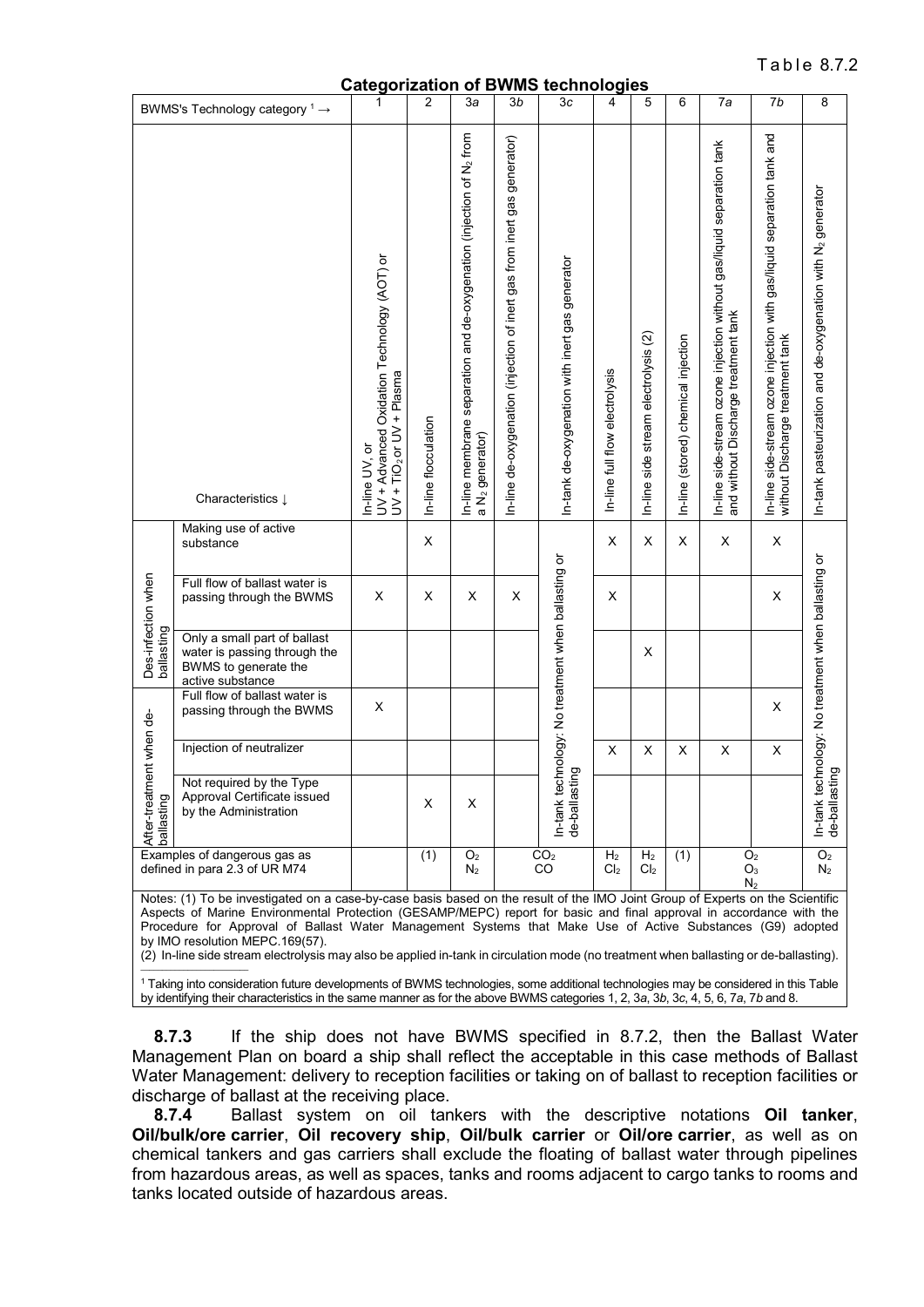**8.7.5** In cases where operating principle of the BWMS involves the generation of a dangerous gas (e.g. hydrogen  $(H_2)$ , hydrocarbon gas, ozone  $(O_3)$ , chlorine  $(Cl_2)$ , chlorine dioxide  $(CIO<sub>2</sub>)$ , etc.), the following requirements shall be satisfied:

**.1** in enclosed spaces where dangerous gas could be present, the gas detection equipment for detecting gas leaks shall be fitted, and audible and visual alarms shall be activated both locally and at the BWMS control station in the event of leakage. The gas detection device shall be designed and tested in accordance with IEC 60079-29-1 or another acceptable recognized standard;

**.2** the ventilation of a space where dangerous gas could be present shall lead to a safe area on open deck and meet the requirements of 12.14;

**.3** the arrangements used for gas relieving shall be provided with monitoring means with independent shutdown. The open end of the gas-relieving device shall lead to a safe place on open deck.<br>8.7.6

**8.7.6** The placement of the BWMS on board the ship and the routing of pipelines shall comply with IACS UR M74 (Rev.2 June 2021) available on the IACS website www.iacs.org.uk. Fire detection and fire alarm systems shall comply with the requirements of 4.2.1.1, Part VI "Fire Protection", and fire extinguishing system shall comply with the requirements of 2.1.5.10.8 - 2.1.5.10.11, Part VI "Fire Protection".".

### **12 VENTILATION SYSTEM**

7 **New Chapter 12.14** is introduced reading as follows:

#### ʺ**12.14 BWMR VENTILATION**

**12.14.1** The ventilation systems for enclosed spaces used as BWMR shall be independent of the ventilation systems serving any other spaces, if these rooms are used for the following:

storing, introducing or generating chemical substances;

de-oxygenation, including pasteurization and de-oxygenation by means of inert gas injection; electrolysis;

ozone injection.

The requirements may be reduced if toxic chemical substances are not stored in the storerooms and if during operation of BWMS toxic gases cannot be generated. Herewith the risk assessment of the used substances shall be carried out based on data from the IMO reports issued during the basic and final approval procedures of the BWMS that make use of active substances (G9 Guidelines adopted by IMO resolution MEPC.169(57)), and "safety hazard" as listed in Chapter 17 of the IBC Code for the used substances.

As a rule, BWMS storing, introducing or generating chemical substances (including additives for BWMS) are categorized as follows:

in-line flocculation (category 2, Table 8.7.2);

in-line chemical injection (category 6, Table 8.7.2); and

BWMS technologies with injection of neutralizers (categories 4, 5, 6 and 7, Table 8.7.2).

**12.14.2** The exhaust ventilation for BWMR containing a nitrogen generator shall be located in the lower part of the room in order to efficiently evacuate dangerous gases heavier than air.

**12.14.3** The exhaust ventilation for BWMR containing electrolysis systems shall be located so as to be able to efficiently evacuate dangerous gases that could be generated during the electrolysis process. Due regard shall be paid to the expected quantity and density of such gases when designing the exhaust ventilation.

**12.14.4** The following requirements apply to ventilation ducts serving BWMR for ozone-based BWMS:

the part of the ducts located outside of the BWMR shall be made of steel having a thickness of at least 3 mm for ducts with a free cross-sectional area of less than 0,075  $m^2$ , at least 4 mm for ducts with a free cross-sectional area of between 0,075  $m^2$  and 0,45  $m^2$ , and at least 5 mm for ducts with a free cross-sectional area of over  $0,45 \text{ m}^2$ ; as well as

the ducts shall be suitably supported and stiffened;

the outside openings of the ducts shall be fitted with protective screens of not more than 13 mm square mesh.